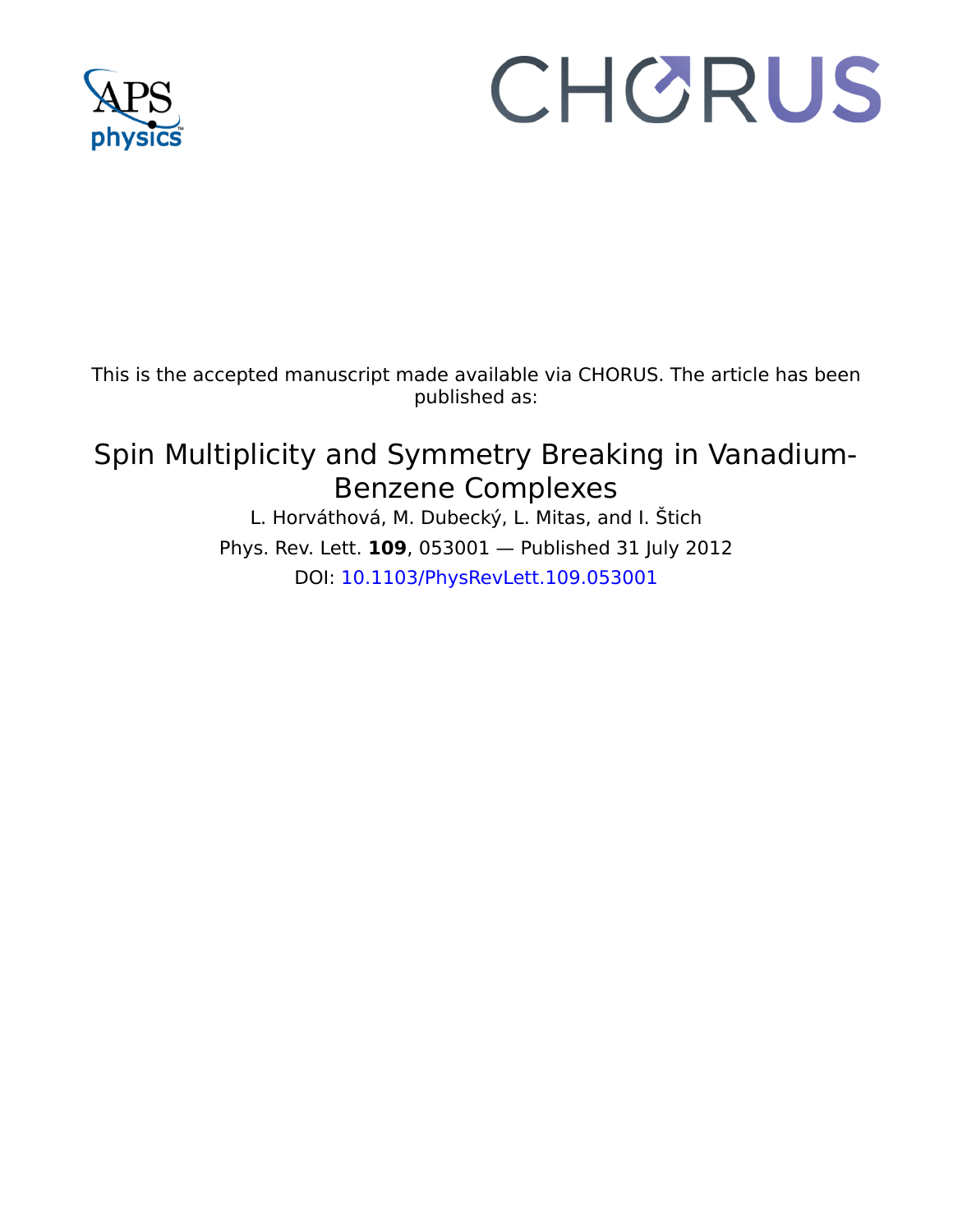## Spin multiplicity and symmetry breaking in vanadium–benzene complexes

L. Horváthová,<sup>1</sup> M. Dubecký,<sup>1</sup> L. Mitas,<sup>2</sup> and I. Štich<sup>1,\*</sup>

<sup>1</sup> Institute of Physics, CCMS, Slovak Academy of Sciences, 84511 Bratislava, Slovakia

 $2$  Department of Physics and CHiPS, North Carolina State University, Raleigh, NC 27695

(Dated: March 19, 2012)

We present accurate quantum Monte Carlo (QMC) calculations which enabled us to determine the structure, spin multiplicity, ionization energy, dissociation energy, and spin–dependent electronic gaps of the vanadium–benzene system. From total/ionization energy we deduce a high-spin state with vastly different energy gaps for the two spin channels. For this purpose we have used a multi-stage combination of techniques with consecutive elimination of systematic biases except for the fixed-node approximation in QMC. Our results significantly differ from the established picture based on previous less accurate calculations and point out the importance of high-level many-body methods for predictive calculations of similar transition metal–based organometallic systems.

PACS numbers: 02.70.Ss, 33.15.-e, 31.15.V-

Meridian metal atoms (TM) with<br>
(s) (Bz), TM-Bz, represent one of the<br>
millies of  $\pi$ -bonded organometallics [1].<br>
these systems can be produced either<br>
millete procedures or by laser vapor-<br>
[2, 3]. Mass spectra experim methods for predictive calculations of similar transition metal-hosed organometalic systems.<br>
PACS numbers 02.70.8s, 33.15.4, 31.15.V-<br>
xes of  $3d$  transition metal atoms (TM) with<br>
NOS concelled (Bg.), TM-Bx, represent o Complexes of 3d transition metal atoms (TM) with benzene molecule(s) (Bz), TM-Bz, represent one of the most important families of  $\pi$ -bonded organometallics [1]. In the gas phase, these systems can be produced either by conventional synthetic procedures or by laser vaporization techniques [2, 3]. Mass spectra experiments [4] of  $TM_n^+Bz_m$  complexes indicate presence of two types of atomic structures: i) rice–ball structures, with either several atoms coating the benzene or with benzene molecules wrapped around one or a few TM atoms; ii) the sandwich-type structures  $TM_n^+Bz_{n+1}$ , with the basic building block being the half–sandwich TM–Bz, see Fig. 1. The sandwich structures are of particular interest since they can exhibit ferro/antiferromagnetic coupling [5, 6] and therefore energy differences of the order of chemical accuracy ( $\approx$ 1 mHa or 0.04 eV) are of paramount importance. Their properties are expected to vary across the TM series, with the early and late TM– Bz systems showing distinctly different properties [7, 8]. In addition, previous studies have revealed a wealth of interesting magnetic [8–10] and transport effects [5, 11]. Among the most important and intriguing applications is the use of sandwich-type TM-benzenes as spin valves, featuring system-size dependent metallic behavior for the majority spin electrons and a semiconductor gap for the minority spin electrons [11]. The applicability potential is enhanced by the possibility of stacking such units into longer chains with tunable properties for spintronics applications.

In order to shed new light on this family of systems we have performed a case study of one particular member, namely VBz half–sandwich and, using QMC methods, we predict completely new picture for its properties. Using the explicitly correlated QMC techniques, we clearly demonstrate that the questions related to the spin multiplicities and associated effects in TM-Bz(s) are much too subtle for more approximate mainstream methods and



FIG. 1: Half–sandwich (top panel) and sandwich–type (lower panel) of structures of TM-Bz complexes. Schematics of possible Jahn-Teller distortions are shown in the top panel.

that top accuracy many-body approaches are crucial to provide both predictive power and consistent comparison with experiments.

Our letter seeks to answer primarily three questions: 1) what happens to a transition metal atom with unpaired 3d electrons when anchored on an organic molecule such as benzene; 2) what is the TM–Bz bonding strength resulting from such interactions; 3) what are the corresponding spin gaps for majority and minority spin channels. In particular, will the vanadium outer electrons seek to maximize the spin multiplicity to 6 even when bonded to benzene or the opposite will happen and the spin of the vanadium atom will be quenched?

To the best of our knowledge, so far only DFT techniques have been applied to answer the above questions [5, 6, 8–10]. The earlier studies suggested that magnetic moments/spin multiplicities of transition metal atoms embedded in TM-Bz complexes were increasing from Sc to Cr and decreasing from Mn to Ni in analogy with their behavior when supported on metal surfaces [8, 12]. However, the robustness and reliability of these DFT predictions have been undermined by later studies which found conflicting results for spin multiplicities and dissociation energies pointing thus to a limited accuracy of DFT for these important quantities. Despite

<sup>∗</sup>Electronic address: ivan.stich@savba.sk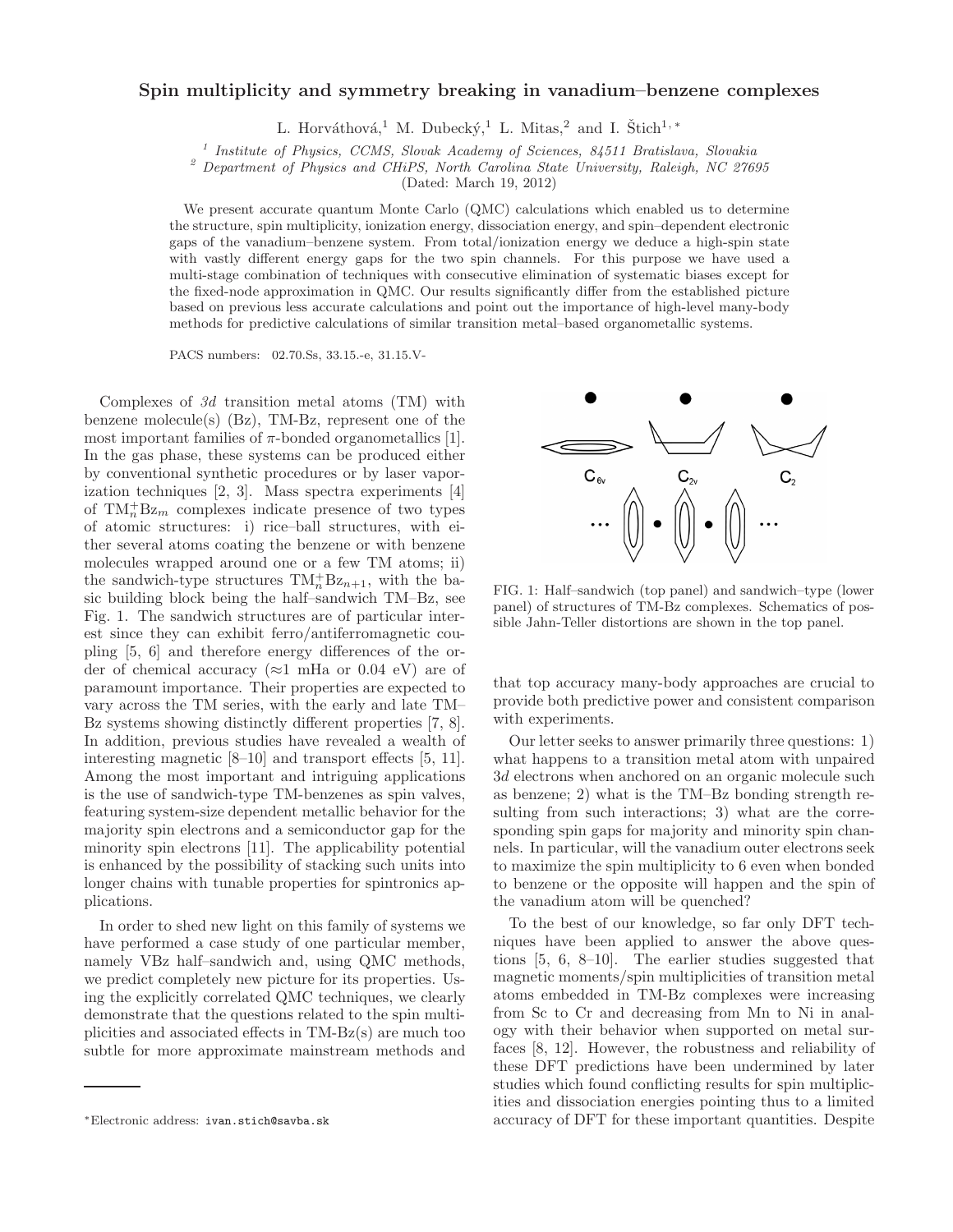the keen interest in these systems, experiments alone do not provide enough insights either. The experiments deal almost exclusively with cations and information on the neutral TM-Bz complexes, for instance dissociation energies, are usually determined indirectly from measured dissociation energies on cations, which themselves exhibit large spread due to experimental bias [13–15].

Having in mind the limitations of previous studies we have performed the most accurate and complete study of vanadium–benzene half–sandwiches using the advanced correlated QMC method [16]. QMC offers a favorable scaling with the system size and its accuracy is limited only by the choice of the nodal hypersurface of the many–body wave function [16]. In addition, the sensitivity of the key geometry parameters prompted us to apply QMC to structural optimizations as well, making thus another step beyond mainstream QMC studies. We deal with both these challenges by first determining sufficiently accurate nodal hypersurfaces followed by QMC structural optimization which eliminates possible bias coming from geometries determined solely in less accurate methods such as DFT. This iterated QMC strategy then enables us to determine the structure, spin multiplicity, ionization energy, dissociation energy, and spin–dependent electronic gaps of the VBz system. For the VBz system we find ground–state spin multiplicity and dissociation energy that differ significantly from the previous DFT results. At the same time, our study points towards shortcomings and possible biases in the existing experimental results.

All simulations used the following five–level refinement strategy which enabled to filter out basically all of the systematic biases: 1) initial geometries were obtained from DFT optimization, 2) trial wavefunction was constructed using a DFT nodal hypersurface, 3) trial wavefunction was optimized using VMC (variational Monte– Carlo) techniques, 4) energies were computed from DMC (diffusion Monte–Carlo) simulations, and 5) geometry was optimized at the QMC level with focus on the key V–Bz distance. For static DFT and CASSCF we used the GAMESS suite of codes [17], while all VMC and DMC calculations used the QWalk code [18].

The ground–state geometries were initially calculated using DFT techniques with GGA–type BPW91 [19, 20], hybrid B3LYP [21], meta–hybrid TPSSh [22], and double–hybrid B2PLYP [23] exchange-correlation functionals. These xc–functionals, except for B2PLYP where construction of the wave function is more intricate, were also used in the DFT energy calculations and in construction of trial wave functions for the fixed-node QMC calculations. Use of the BPW91 functional was motivated mainly by comparison purposes since previous DFT studies of VBz employed either the BPW91 functional [8–10] or the related PBE functional [6, 24]. The impact of exact exchange mixing and kinetic energy density or MP2 correlation can be judged from comparison between B3LYP, TPSSh, B2PLYP, and BPW91 results. The Greeff-Lester type (non-singular) effective core pseudopotential [25, 26]

and cc-pVTZ basis sets [27] were used for all species. We have tested various active spaces in the CASSCF method to determine the impact of correlation on the orbitals and corresponding nodal hypersurfaces for the  $V^+$ , V,  $Bz$ ,  $VBz^+$ , and  $VBz$  complexes. While there was little difference in the atom and Bz case, in the  $VBz/VBz^+$ complexes the nodal hypersurfaces constructed from the CASCSF orbitals provided inferior accuracy to those obtained from the (mean-field correlated) DFT orbitals [28]. The Jastrow factors of the Schmidt–Moskowitz type [29] have included electron–electron, electron–nucleus, and electron–electron–nucleus correlations. In the course of DFT geometry optimizations we found that V–Bz distance is the least robustly determined structural degree– of–freedom. Therefore the V–Bz distance was QMC– reoptimized using simple parabolic fits.

We have considered three multiplicities of VBz, namely 2, 4, and 6. Our DFT optimized energies for both functionals are summarized in Fig. 2 and Tab. I. The system exhibits spin multiplicity-dependent atomic structure. Using symmetry unconstrained optimization we found that for  $M = 2$  the system adopts  $C_{2v}/C_6$  symmetry, depending on the xc functional used. For  $M = 4$  the system lowers the energy by lowering the symmetry to  $C_1$ which, in practical terms, is very similar to the zig–zag  $C_2$ geometry, see Fig. 1. For  $M = 6$  the symmetry is reduced to  $C_1$ , irrespective of the xc-functional used. Such a structure results in a "wavy" configuration of Bz with the V atom moving away from the center of the Bz ring. The symmetry reduction, while small in geometrical terms, reduces the DFT energies by up to  $\approx 0.2$  eV. The increase of the spin multiplicity is accompanied by a systematic increase in the medium V–C distance from  $\approx 2.10 \text{ Å}$  for  $M = 2$ , to  $\approx 2.45$  Å for  $M = 6$ . The DFT calculations lead to contradictory results for the ground–state spin multiplicities, with B3LYP and B2PLYP predicting VBz to be spin sextet, whereas BPW91 and TPSSh favor the spin doublet, see Fig. 2. The energy margins for both multiplicities are of the order of  $\approx 0.5$  eV. Hence, particular choice of the xc–functional affects the DFT energies by a factor exceeding chemical accuracy by an order of magnitude and leads to opposite prediction of the stable spin multiplets.

The fixed-node DMC/BPW91, DMC/B3LYP, and DMC/TPSSh calculations, Tab. I, at optimized geometries find qualitatively very similar results for  $M = 2, 4$ , and 6 multiplicities yielding nearly degenerate energies within the margin of  $\approx 0.1$  eV. From all these results we conclude that use of DFT nodal hypersurfaces introduces an uncertainty of the order of 0.1 eV. We note in passing that DMC compresses the energy scale from the DFT scale of  $\approx 0.5$  eV to  $\approx 0.1$  eV, hence by a factor of 5! This makes us to conclude that all nodal hypersurfaces yield essentially degenerate energies. Based on total energy only, given the  $(\approx 0.1 \text{ eV})$  DMC error bars it is impossible to decide spin multiplicity of VBz directly even with the QMC methods.

In order to discriminate between the different almost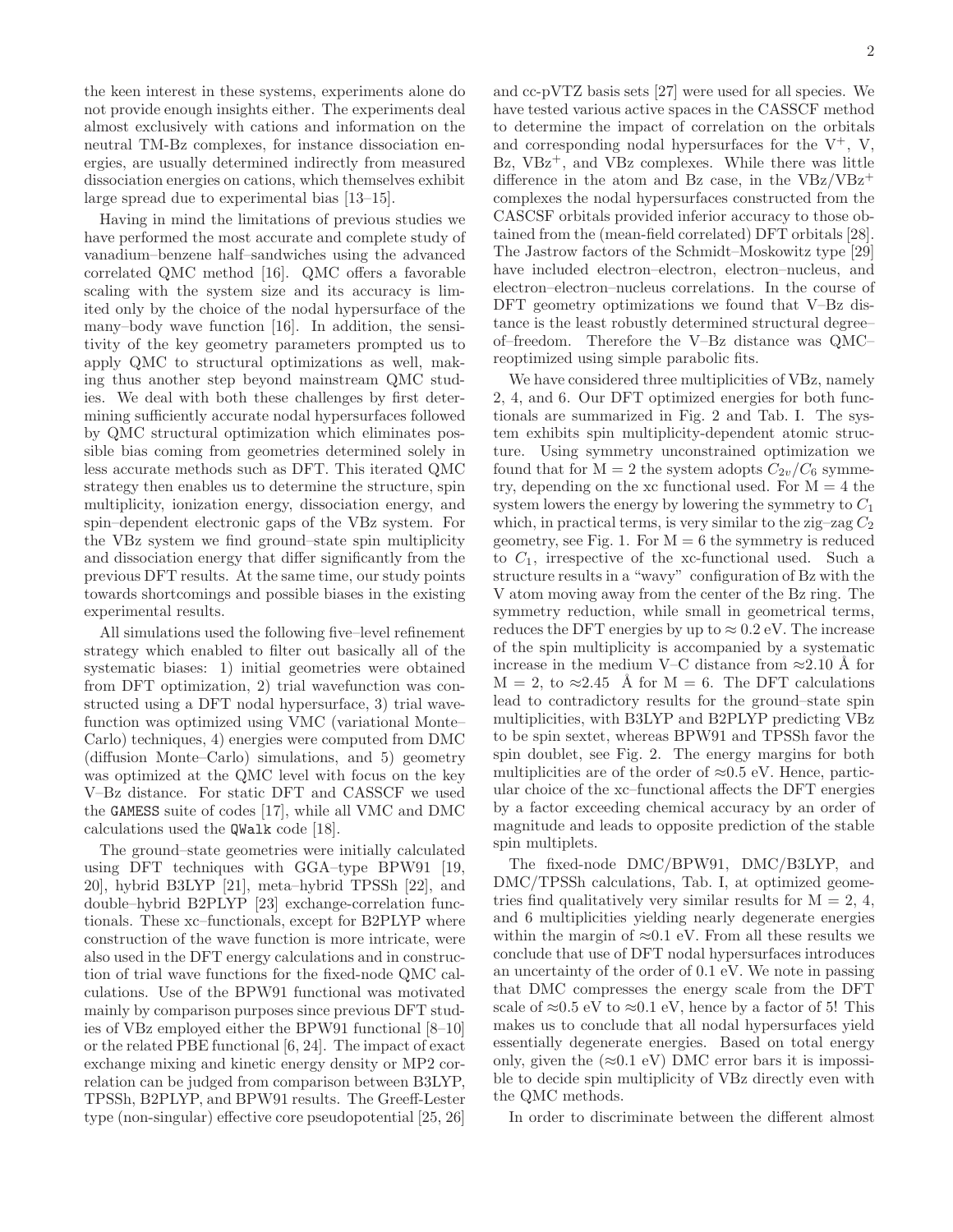

FIG. 2: Energies, relative to the minimum, of VBz for various spin multiplicities calculated in the DFT and DMC/B3LYP approaches.

TABLE I: QMC energies of VBz for spin multiplicities  $M = 2$ , 4, 6 after QMC optimization of the V–Bz distance, see Fig. 3. r is the average distance between V and benzene C atoms.

| M              | trial        | symmetry       | $E_{DMC}$               | $E_{rel}^{DMC}$ | r    |
|----------------|--------------|----------------|-------------------------|-----------------|------|
|                | w.f.         |                | a.u.                    | eV              | Å    |
| $\overline{2}$ | TPSSh        | C <sub>6</sub> | $-108.9296(8)$          | 0.00(4)         | 2.10 |
|                | <b>B3LYP</b> | $C_{2n}$       | $-108.9254(12)$ 0.10(4) |                 | 2.09 |
|                | BPW91        | $C_{2n}$       | $-108.9243(10)$ 0.13(4) |                 | 2.10 |
| $\overline{4}$ | TPSSh        | $C_1$          | $-108.9259(7)$          | 0.08(4)         | 2.23 |
|                | <b>B3LYP</b> | $C_1/C_2$      | $-108.9248(7)$          | 0.12(5)         | 2.21 |
|                | BPW91        | $C_1$          | $-108.9243(7)$          | 0.13(4)         | 2.23 |
| 6              | TPSSh        | $C_1$          | $-108.9250(7)$          | 0.11(4)         | 2.43 |
|                | <b>B3LYP</b> | $C_1$          | $-108.9241(9)$          | 0.14(4)         | 2.45 |
|                | BPW91        | $C_1$          | $-108.9199(10)$ 0.25(4) |                 | 2.43 |

degenerate spin states we calculate the vertical ionization potentials IP for each multiplicity. The result is listed in Tab. II along with the summary of calculated dissociation energies  $E^D$  and comparison with experimental values and other calculations. We conclude that only the DMC IP calculated in  $M = 6$  multiplicity is in good agreement with the experimental value. The DFT IPs are reasonably close to the experimental value of 5.11(4) eV and of comparable quality to the DMC results. However, this is clearly an effect of error cancellation, since similar underbinding (B3LYP, B2PLYP) or overbinding (BPW91, TPSSh) biases affect both the cation and the neutral VBz. All other multiplicities yield significantly worse agreement with the experiment. Hence, we conclude that the most probable spin multiplicity is the spin sextet. This conclusion is also in agreement with the high spin–state of the cation [28, 30]. Comparison based on IP is a very stringent test as the vertical ionization energies are experimentally directly measurable.



FIG. 3: Energies, aligned to zero, of VBz for  $M = 2, 4, 6$ as a function of the average V–C distance  $r$  in DFT–B3LYP (dashed line) and DMC/B3LYP (points with error bars and fit/full line) approaches.

TABLE II: Dissociation/vertical ionization energy of VBz in eV.  $E_{DFT}^D$  labels DFT dissociation energies,  $E_{DMC}^D / IP_{DMC}$ the DMC dissociation/ionization energy.  $E_{exp}^{D}/IP_{exp}$  are the experimental dissociation/vertical ionization energy.

| M              | trial w.f.                                                                                             | $E_{DFT}^D$ | ${\cal E}^{D}_{DMC}$ | $E_{exp}^D$             | $IP_{DMC}$ | $IP_{exp}$        |  |  |  |
|----------------|--------------------------------------------------------------------------------------------------------|-------------|----------------------|-------------------------|------------|-------------------|--|--|--|
| $\overline{2}$ |                                                                                                        | 1.57        | 0.77(3)              |                         | 5.69(3)    |                   |  |  |  |
| $\overline{4}$ | $TPSSh$                                                                                                | 1.53        | 0.67(3)              |                         | 5.26(4)    |                   |  |  |  |
| 6              |                                                                                                        | 1.35        | 0.64(3)              |                         | 5.01(3)    |                   |  |  |  |
| $\sqrt{2}$     |                                                                                                        | 0.17        | 0.65(5)              |                         | 5.61(4)    |                   |  |  |  |
| $\overline{4}$ | <b>B3LYP</b>                                                                                           | 0.31        | 0.63(5)              | $0.78(9)^{\ddagger}$    | 5.37(3)    |                   |  |  |  |
| 6              |                                                                                                        | 0.35        | 0.61(5)              | $0.74(9)^{\S}$          | 5.01(4)    | $5.11(4)^{\circ}$ |  |  |  |
| $\overline{2}$ |                                                                                                        | 1.92        | 0.65(4)              | $1.05(21)$ <sup>¶</sup> | 5.61(4)    |                   |  |  |  |
| $\,4\,$        | BPW91                                                                                                  | 1.80        | 0.65(4)              |                         | 5.37(3)    |                   |  |  |  |
| 6              |                                                                                                        | 1.54        | 0.53(4)              |                         | 4.94(4)    |                   |  |  |  |
| $2^{\oplus}$   |                                                                                                        | 2.09        |                      |                         | 5.71       |                   |  |  |  |
| $4^{\oplus}$   | BPW91                                                                                                  | 0.67        |                      |                         | 5.53       |                   |  |  |  |
| $6^\Theta$     |                                                                                                        | 0.81        |                      |                         | 5.27       |                   |  |  |  |
|                | $\S$ Ref [14]<br>$\circ$ F<br>$\pm$ Ref [13]<br>$\P$ Ref [15]<br>$\Theta$ Ref [8]<br>Ref[0]<br>Bef[10] |             |                      |                         |            |                   |  |  |  |

⊕Ref.[10], ⊖Ref.[8], Ref.[9], ‡Ref.[13], <sup>§</sup>Ref.[14], ¶Ref.[15], °Ref.[4].

Contrary to the ionization energies, dissociation energies are experimentally estimated only indirectly using the relation [8–10]  $E_D(\text{TMBz}) = E_D(\text{TMBz}^+) +$  $IP(TMBz) - IP(TM)$ , where  $E_D(TMBz^+)$  is dissociation energy of the cationic TMBz, and IP(TMBz) and IP(TM) are vertical ionization potentials of TMBz and TM atom, respectively. Such a formula would only be strictly valid if adiabatic ionization potentials were used. Computationally the dissociation energies are calculated directly. They require knowledge of the fragments, the atom and the Bz molecule. While Bz molecule is easy to compute accurately, it is somewhat more complicated to calculate the energy of the  ${}^{4}F$  ( $3d^{3}4s^{2}$ ) ground–state of the V atom accurately since the wave function requires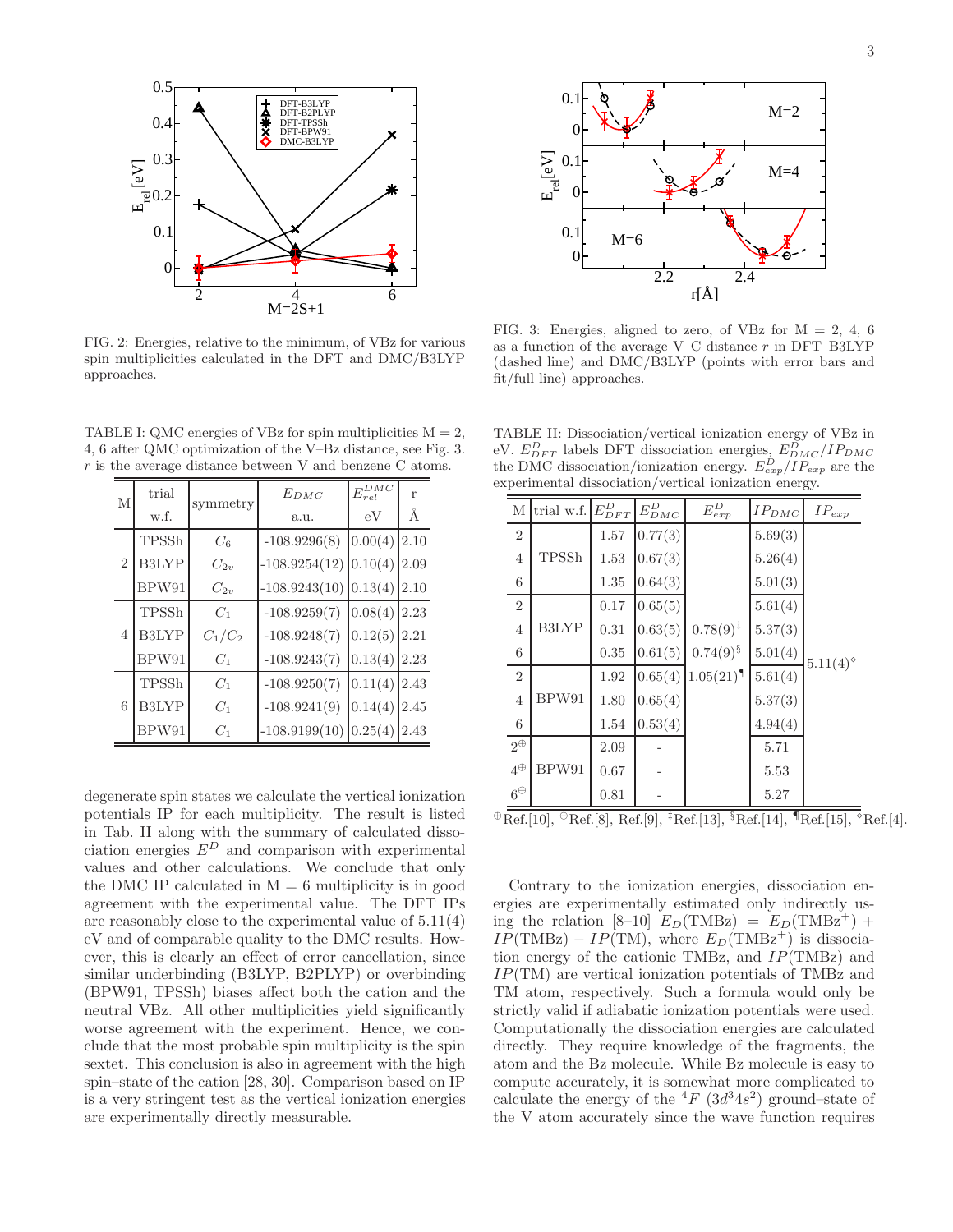two determinants to describe correctly the spatial-spin symmetries. At the DMC level we obtain for the ionization process  $(^4F \rightarrow ^5D)$  6.64(2) eV [28] compared to the experimental 6.75 eV [31]. We find quite staggering dissociation energy differences between the different DFT functionals. For example, for the doublet state B3LYP yields 0.17 eV, B2PLYP renders it unstable (not shown), while TPSSh yields 1.57 eV and BPW91 1.92 eV! However, our DFT calculations do not reproduce the previous DFT studies [8–10] which find dissociation energies between 0.67 and 2.09 eV for the three spin multiplicities, Tab. II, even if we use the same xc-potential. These differences arise most likely due to a combination of smaller basis sets and use of high–symmetry structures in the previous studies. Surprisingly, even multireference CI method (with the largest virtual space that could be afforded) finds negligible bonding energy of 0.03 eV and M  $= 4$  [32] in complete disagreement with the experiment and all other theoretical estimates. Our DMC dissociation energies of  $\approx 0.65$  eV turn out to be very robust and only weakly dependent on the xc-functional used to construct the nodal hypersurfaces. Experiments yield dissociation energies between 0.74 and 1.05 eV. Note, however, that these values are obtained only indirectly using possibly shifted dissociation energy of the cation [13–15] and the vertical ionization energy instead of the adiabatic one. Taking into account these considerations, our DMC values all fall within the large experimental error bars which include mentioned systematic biases.

Motivated by the intentions of using TM–Bz sandwiches as spin valves, we have calculated the corresponding gaps for the VBz half–sandwich. While in DFT methods this is often calculated as HOMO–LUMO gap, in the many–body QMC the calculations of the gap are obtained as differences of total energies [16] as given by  $E_j^{\uparrow,\downarrow} = (E_{N+1}^{\uparrow,\downarrow} - E_N) - (E_N - E_{N-1}^{\uparrow,\downarrow}).$  At the DMC level we find  $E_g^{\uparrow} = 4.90$  eV and  $E_g^{\downarrow} = 10.04$  eV compared to

HOMO-LUMO  $E_g^{\uparrow} = 2.34$  eV and  $E_g^{\downarrow} = 6.28$  eV from DFT, about a factor of two smaller. The difference between the spin–majority/spin–minority gaps is expected to increase with the sandwich length [11].

In summary, we have carried out study of the vanadium-benzene organometallic complex using the explicitly correlated QMC methods. These calculations involved also QMC geometry optimizations and a multistage strategy to eliminate basically all systematic biases except the fixed-node error. Although the QMC calculations are much more demanding computationally, the results enabled us to shed new light on the previous DFT calculations and their inconsistencies as well as to reveal genuine DFT biases. For example, we found incorrect and varying energy ordering of spin multiplets depending on the employed functional. The errors are of the order of few tenths of eV, which is very significant considering the true spin-flip energies. Interestingly, QMC results suggest that the available states are basically degenerate. Furthermore, we were able to consistently identify the states of interest in theory and experiment using accurate values of ionization energies. Our calculations yielded also dissociation energies which point out possible presence of biases in corresponding experimental values and we calculated spin gaps which are of interest for spintronics applications. These calculations offer not only new insights for VBz systems but open new opportunities for using QMC methods for many other organometallic systems of similar importance.

This research was supported in part by APVV-0091- 07, and LPP-0392-09 projects, ERDF OP R&D, project CE meta-QUTE ITMS 26240120022, and via CE SAS QUTE. Further support provided by ARO, NSF and DOE as well as computer time allocations under Teragrid and ALCC programs are gratefully acknowledged.

- [1] D. Braga, et al., Chem. Rev. **94**, 1585 (1994).
- [2] J. C. Ma, D. A. Dougherty, Chem. Rev. 97, 1303 (1997).
- [3] D. A. Dougherty, Science 271, 163 (1996).
- [4] T. Kurikawa, et al., Organomentallics 18, 1430 (1999).
- [5] H. Xiang, J. Yang, J. G. Hou, Q. Zhu, J. Am. Chem. Soc. 128, 2310 (2006).
- [6] Y. Mokrousov, et al., Nanotechnology **18**, 495402 (2007).
- M. A. Duncan, Int. J. Mass Spectr. 272, 99 (2008).
- [8] R. Pandey, B. K. Rao, P. Jena, J. M. Newsam, Chem. Phys. Lett. 321, 142 (2000).
- [9] R. Pandey, B. K. Rao, P. Jena, M. A. Blanco, J. Am. Chem. Soc. 123, 3799 (2001).
- [10] A. K. Kandalam, B. K. Rao, P. Jena, R. Pandey, J. Chem. Phys. 120, 10414 (2004).
- [11] V. V. Maslyuk et al., Phys. Rev. Lett. **97**, 097201 (2006).
- [12] K. Wildberger, V. S. Stepanyuk, P. Lang, R. Zeller and P. H. Dederichs, Phys. Rev. Lett. 75, 509 (1995).
- [13] F. Meyer, F. A. Khan, P. B. Armentrout, J. Am. Chem. Soc. 117, 9740 (1995).
- [14] C.-N. Yang and S. J. Klippenstein, J. Phys. Chem. A 103, 1094 (1999).
- [15] R. L. Hettich, T. C. Jackson, E. M. Stanko, B. S. Freiser, J. Am. Chem. Soc. 108, 5086 (1986).
- [16] W. M. C. Foulkes, L. Mitas, R. J. Needs, and G. Rajagopal, Rev. Mod. Phys. 73, 33 (2001).
- [17] M. W. Schmidt, et al., J. Comput. Chem. 14, 1347  $(1993)$ .
- [18] L. Wagner, M. Bajdich, L. Mitas, J. Comp. Phys. 228, 3390 (2009), http://www.qwalk.org
- [19] A. D. Becke, Phys. Rev. **A 38**, 3098 (1988).
- [20] J. P. Perdew and Y. Wang, Phys. Rev. B 45, 13244 (1992).
- [21] A. D. Becke, J. Chem. Phys. 98, 5648 (1993).
- [22] V. N. Staroverov, G. N. Scuseria, J. Tao, and J. P. Perdew, J. Chem. Phys. 119, 12129 (2003).
- [23] T. Schwabe and S. Grimme, Phys. Chem. Chem. Phys. 9, 3397 (2007).
- [24] J. P. Perdew, K. Burke, and M. Ernzerhof, Phys. Rev.